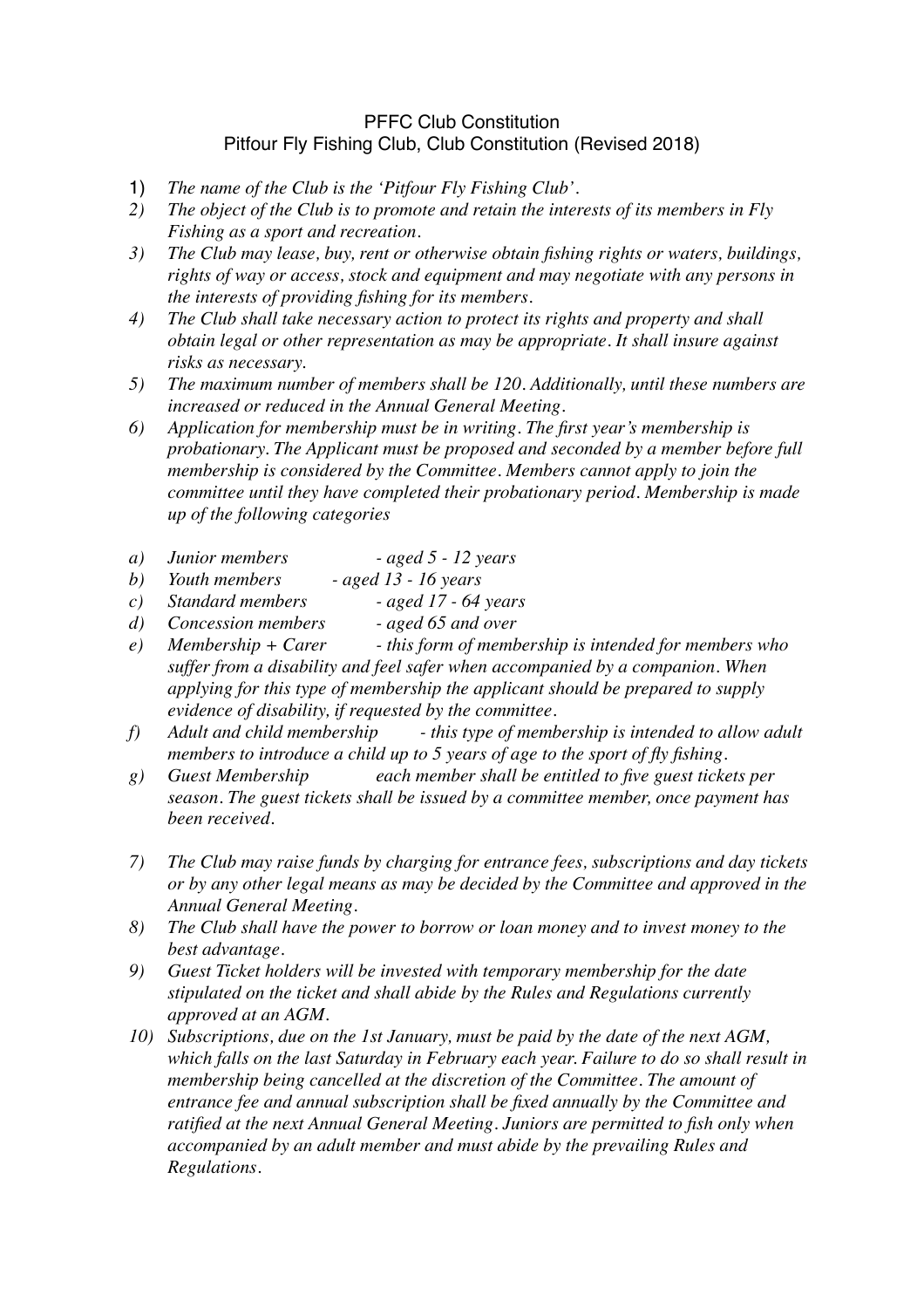- *11) Youth members' who are 17 years of age on 1st April shall pay the full subscription when they reach the age of 17 they shall have priority over other applicants for full membership and will not be required to pay an entrance fee.*
- *12) Any member intending to resign from the club shall give notice of his/her intention in writing to the Secretary on or before 1st January, returning all Club property. Any member who fails to pay their subscription by the AGM risks forfeiting their membership. If such action is not taken the subscription for the year following shall be due and payable by the 28th February.*
- *13) Any member found guilty of breaking the Rules and Regulations may have his/her membership cancelled or suspended for a stated period by the Committee without any refund of subscription, entrance fee etc, and on notification of cancellation or suspension must cease immediately to use the facilities of the Club.*
- *14) The Committee reserves the right to terminate the membership of any Member who, in the Committee's view, has behaved in a manner that may bring the Club into disrepute.*
- *15) The Annual General Meeting shall be on the last Saturday in February each year, when any alterations to the Constitution, Rules and Regulations shall be decided and O*f*cers and Committee Members shall be elected. Fourteen days' notice of such meeting shall be given to all members.*
- *16) The Officers shall be the Chairman, the Secretary and a Treasurer. The Committee shall consist of the four Officers and up to four other elected members. They shall have power to co-opt up to six members for the current year that may be required because they have special knowledge or skills to help the Committee in their work.*
- *17) The Committee and Officers shall be elected for a period two years; half the Officers and half the Committee being reelected at each Annual General Meeting.*
- *18) The Secretary shall keep accurate records of all meetings and produce such records at the next meeting for approval. He/she shall attend to all correspondence and shall send out all notices of forthcoming meetings, events, new by-laws and important news to all members as instructed by the Committee.*
- *19) The Treasurer shall keep appropriate books of account, collect subscriptions and any monies owing to the Club, see that all monies are banked, pay accounts as instructed by the Committee and give a statement of financial account to members present at the Annual General Meeting. He/she shall keep the Committee informed of the financial position of the Club.*
- *20) Two auditors shall examine all accounts, payments and receipts, see that they are recorded and vouch for their correctness at or before the Annual General Meeting. The auditors shall be appointed by the Committee one month before the Annual General Meeting.*
- *21) The Committee may elect one of its members as Vice-Chairman; he/she will take the chair in the absence of the Chairman.*
- *22) Committee meetings shall take place only when there is a quorum of four members. Each member shall have one vote. The Chairman shall have a casting vote.*
- *23) Committee members are expected to attend all meetings, unless they have an unforeseen prior arrangement. Any committee members who fails to attend 3 consecutive meetings without a valid reason, will be considered to no longer be part of PFFC Committee and at the discretion of the Chairman may have his/her membership of the Committee terminated.*
- *24) The Committee shall have power to call an Extraordinary General Meeting of members at seven days notice for any special or emergency decision. Minutes of such*